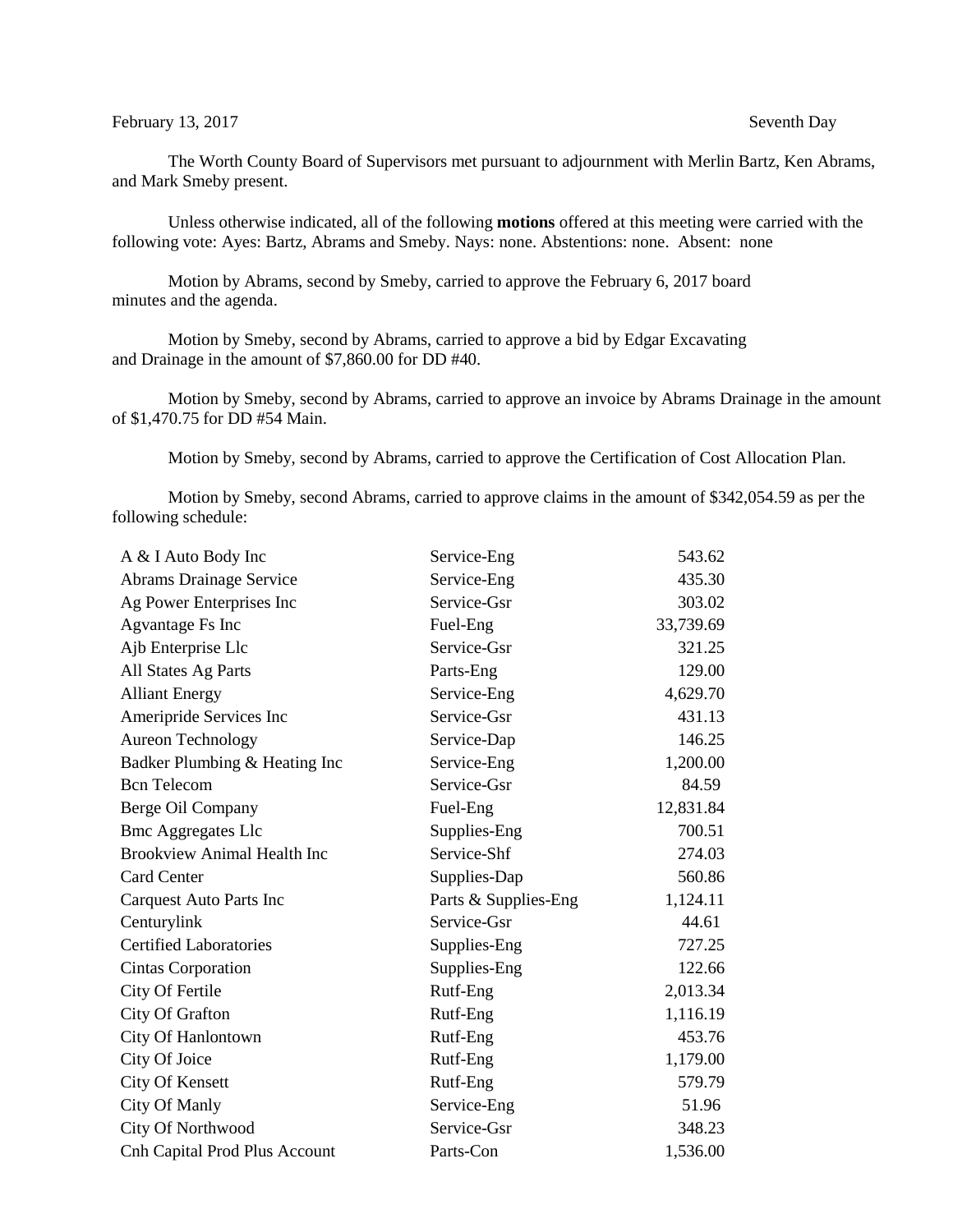| Cost Advisory Services Inc         | Service-Ndp        | 3,000.00   |
|------------------------------------|--------------------|------------|
| <b>County Social Services</b>      | Levy-Mha           | 74,401.00  |
| Culligan Of Mason City             | Service-Shf        | 187.00     |
| D & D Sales Inc                    | Supplies-Shf       | 30.00      |
| Dana Young                         | Service-Mex        | 150.00     |
| Dick's Place Body & Tow            | Service-Eng        | 250.00     |
| Drivers Licenses Guide Co          | Supplies-Shf       | 29.95      |
| <b>Edie Prazak</b>                 | Mileage-Phd        | 26.50      |
| <b>Election Source</b>             | Supplies-Aud       | 212.85     |
| <b>Electronic Engineering</b>      | Supplies-Shf       | 265.60     |
| Elliott Equipment Co               | Service-Sdp        | 2,322.00   |
| <b>Fallgatter's Market</b>         | Supplies-Shf       | 733.28     |
| Farmers Mutual Telephone Company   | Service-E911       | 36.00      |
| <b>Fastenal Company</b>            | Parts-Eng          | 2,700.24   |
| <b>Fertile Pronto</b>              | Fuel-Eng           | 72.96      |
| Five Star Cooperative              | Supplies-Eng       | 231.73     |
| <b>Grafton Welding</b>             | Supplies-Con       | 32.00      |
| Greve Law Office                   | Rent & Payroll-Aty | 5,318.00   |
| Healthworks                        | Service-Eng        | 618.00     |
| <b>Heartland Power Coop</b>        | Service-Wwt        | 4,348.81   |
| Huber Supply Co Inc                | Service-Eng        | 233.99     |
| Ia County Recorders Assn           | Edu-Rec            | 20.00      |
| Ia Law Enforcement Academy         | Service-Shf        | 140.00     |
| Ia Secretary Of State              | Service-Shf        | 30.00      |
| Ia State Sheriffs & Deputies       | Dues-Shf           | 25.00      |
| <b>Iaccyso</b>                     | Edu-Vaf            | 60.00      |
| <b>Interstate Batteries</b>        | Supplies-Eng       | 129.90     |
| <b>Interstate Motor Trucks Inc</b> | Parts-Eng          | 105.57     |
| Jacki Backhaus                     | Edu-Aud            | 594.28     |
| Jessica Reyerson                   | Mileage-Phd        | 50.00      |
| Jill Schutz                        | Mileage-Phd        | 35.10      |
| Kenneth Abrams                     | Reimb-Sup          | 570.50     |
| Kirschbaum Elec & Plumbing         | Service-Con        | 5,664.20   |
| <b>Knudtson Automotive Service</b> | Service-Shf        | 1,032.89   |
| Lake Mills Lumber Co               | Supplies-Eng       | 5.95       |
| Larsen Plumbing & Heating Inc      | Service-Gsr        | 93.80      |
| <b>Larson Contracting Central</b>  | Project-Wat        | 115,891.55 |
| <b>Lawson Products Inc</b>         | Parts-Eng          | 768.92     |
| Lea Mobile Glass Inc               | Service-Eng        | 325.02     |
| Lexisnexis                         | Service-Aty        | 152.00     |
| Luckason Tractor Repair            | Service-Con        | 400.00     |
| Mail Services Llc                  | Service-Trs        | 253.06     |
| <b>Manly Junction Signal</b>       | Service-Sup        | 387.18     |
| Marco Technologies Llc             | Service-Asr        | 1,021.57   |
| Mark Smeby                         | Reimb-Sup          | 465.81     |
| Mark's Tractor Inc                 | Parts-Con          | 175.62     |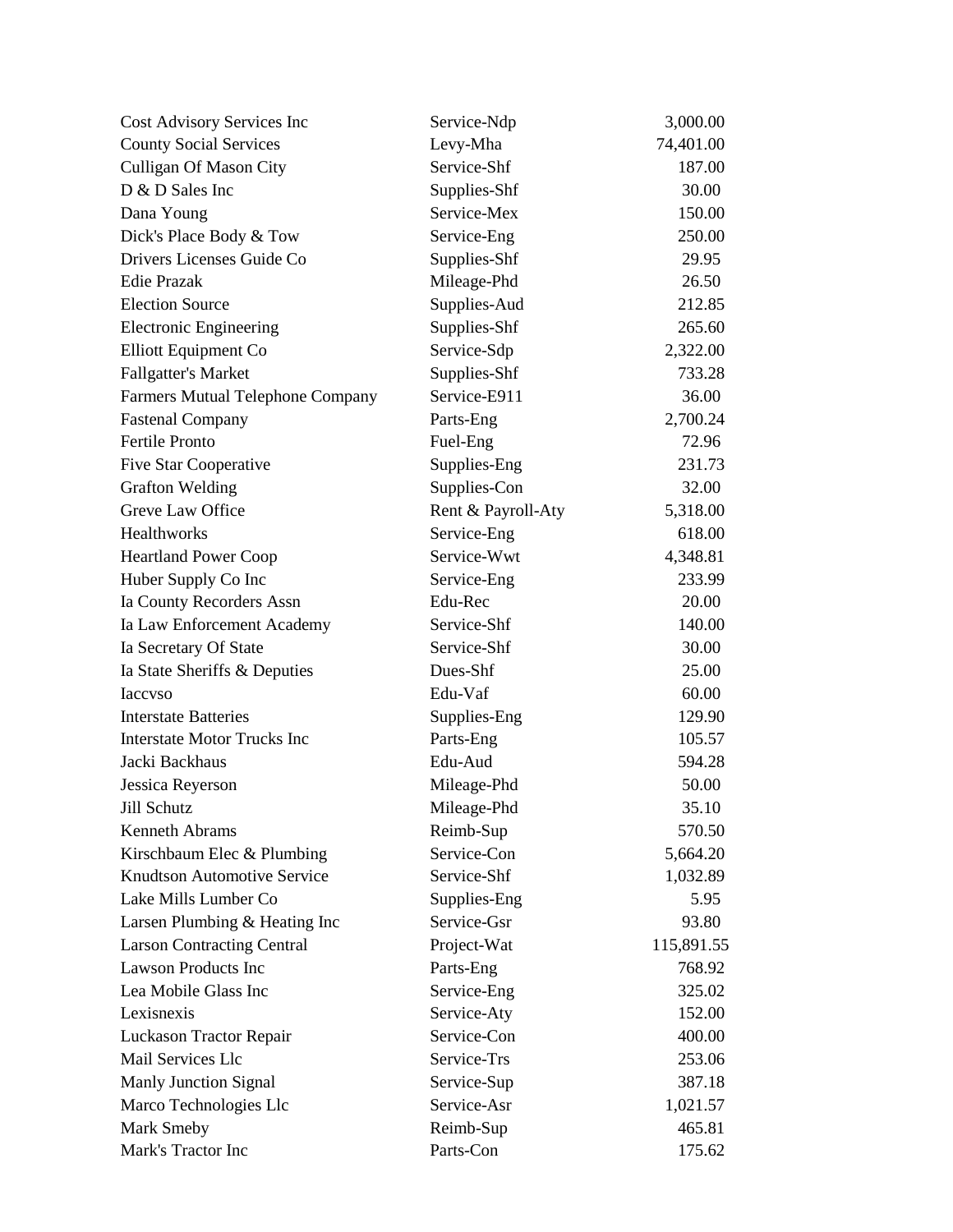| Mediacom                            | Service-Gsr    | 542.59   |
|-------------------------------------|----------------|----------|
| Medline Industries Inc.             | Supplies-Phd   | 43.71    |
| <b>Merlin Bartz</b>                 | Reimb Exp-Sup  | 151.54   |
| Midwest Pipe Supply Inc             | Supplies-Eng   | 54.00    |
| Midwest Wheel Companies Inc         | Supplies-Eng   | 83.15    |
| Mitchell County Ema                 | Supplies-Ema   | 190.00   |
| Napa Auto Parts                     | Supplies-Eng   | 440.05   |
| <b>Next Generation Technologies</b> | Service-Mha    | 325.00   |
| Niacc                               | Edu-Ema        | 85.00    |
| Niacog                              | Service-Tra    | 1,800.53 |
| North Iowa Distributing             | Supplies-Gsr   | 632.50   |
| North Iowa Media Group              | Service-Cv Svc | 795.50   |
| Northwood Anchor Inc                | Service-Sup    | 574.72   |
| Northwood Dental Associates         | Service-Shf    | 245.00   |
| Northwood Electric Inc              | Service-Gsr    | 111.00   |
| Northwood True Value                | Supplies-Ema   | 79.93    |
| Nuss Truck & Equipment Inc          | Parts-Eng      | 6,159.41 |
| <b>Olson Trading Post Inc</b>       | Supplies-Con   | 1,489.66 |
| Pathology Assoc Of Mason City       | Service-Mex    | 750.00   |
| <b>Pinnacle Quality Insight</b>     | Service-Phd    | 150.00   |
| <b>Pitney Bowes</b>                 | Supplies-Trs   | 130.88   |
| Plunkett's Pest Control Inc         | Service-Con    | 70.00    |
| <b>Premier Cleaners</b>             | Service-Shf    | 25.74    |
| <b>Purchase Power</b>               | Service-Trs    | 39.98    |
| <b>Ram Systems</b>                  | Service-Phd    | 695.00   |
| <b>Richard Brumm</b>                | Edu-Eng        | 221.76   |
| <b>Shell Rock Cemetery Assn</b>     | Fy17 Appro-Vaf | 128.00   |
| Shred Right                         | Service-Gsr    | 77.90    |
| Singelstad's Hardware               | Supplies-Eng   | 67.44    |
| St Ansgar Plumbing & Heating, Inc   | Service-Con    | 60.00    |
| <b>Staples Credit Plan</b>          | Supplies-Ema   | 278.02   |
| <b>State Hygienic Laboratory</b>    | Service-San    | 89.00    |
| <b>Stephanie Hengesteg</b>          | Mileage-Trs    | 122.00   |
| Streicher's                         | Supplies-Shf   | 154.99   |
| Teresa Johnson                      | Mileage-Phd    | 63.00    |
| <b>Thomas Reid</b>                  | Mileage-Vaf    | 140.00   |
| <b>Treat America Food Services</b>  | Service-Shf    | 8.18     |
| Tsp Court Reporting Inc             | Service-Aty    | 327.25   |
| Tyco Simplex/Grinnell               | Service-Gsr    | 2,859.16 |
| Verizon Wireless                    | Service-Shf    | 2,021.02 |
| Visa                                | Supplies-Phd   | 252.69   |
| <b>Waste Management</b>             | Service-Sdp    | 3,070.87 |
| Western Petroleum Company           | Supplies-Eng   | 1,224.00 |
| Winnebago Coop Telephone Assn       | Service-E911   | 1,434.69 |
| Worth County Engineer               | Fuel-Shf       | 5,573.56 |
| Worth County Sheriff                | Service-Juj    | 16.00    |
|                                     |                |          |